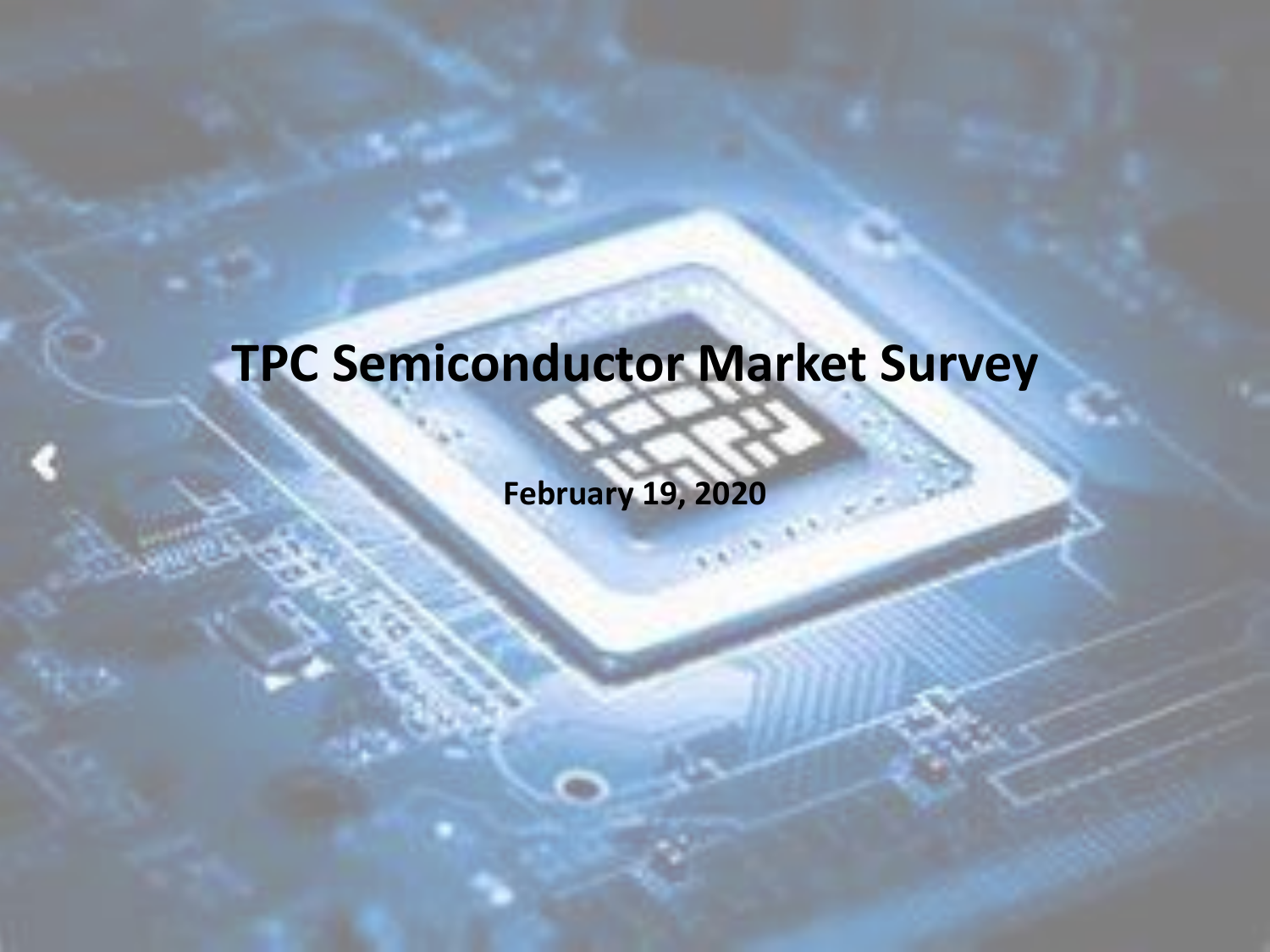### TPC February 2020 Survey Summary

*Survey Date: February 14-17 Respondents: ~10,000 Location: Worldwide (~80% Asia) Who: Active Electronics Industry Professionals Response Composition (multiple choices): Industrial 38%, Auto 18%, Comm 17%, Computing 21%, Mobile 26%, Data Ctr 23%, Other 11%*

- Our February 2020 Semi industry survey of over 25k electronic industry professionals showed significant inflection on most metrics driven by the current and future impact from the Coronavirus.
- The survey showed a downtick in the growth outlook for C1Q20 as well as a significantly weaker seasonality outlook for C1Q which we believe is related to limited product availability due to the virus. Our C1Q data shows 85% expecting down q/q growth vs. 71% previously, but only 4% see it as better than seasonal while 64% see it below seasonal.
- However, the survey showed a significant uptick in bookings growth outlook for C1Q20 which we believe is an indication of production recovering in C2Q and the subsequent demand for components increasing to fill that demand.
- Backlog cancellation expectations (slide 6) showed a significant decrease in cancellation activity vs. the past few months which aligns with the above commentary on booking's trends.
- Inventories appear to be getting slightly better while cancellation trends appear to be worsening vs. our last survey.
- The q/q demand outlook for C4Q19 improved slightly while C1Q20 got slightly weaker. Both quarters are viewed as slightly above the previous 2 year's seasonality.
- Inventories (slide 7) for C4Q and C1Q have improved significantly.
- Slide 8, which shows a more granular view of inventory by key components, showed a marked decrease in inventory and availability as we believe we are headed towards longer component leadtimes and allocation is some instances.
- Pricing outlook is also improving with pricing projected to increase as we move into C2Q.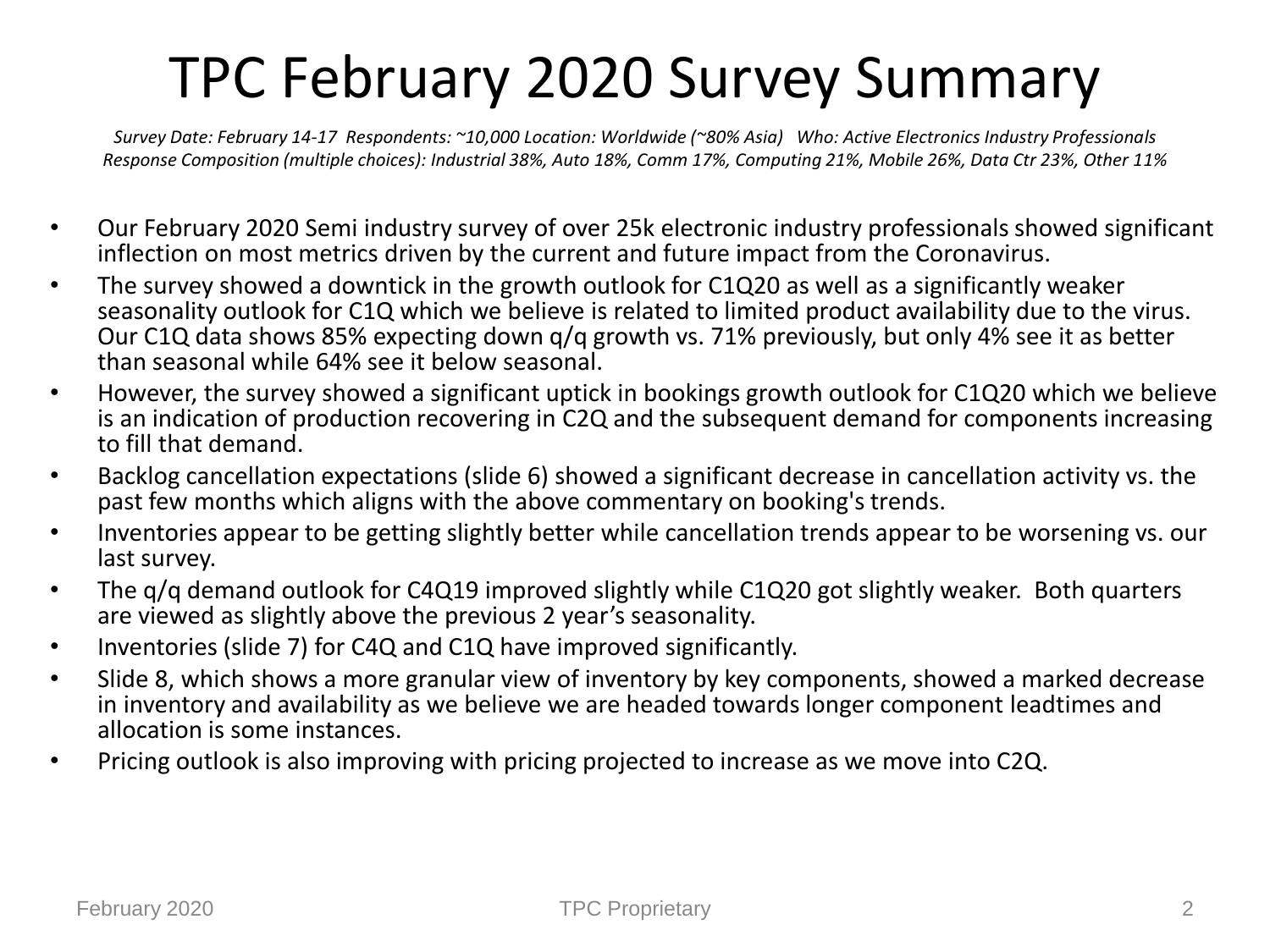#### C4Q19 Growth & Seasonality Outlook



February 2020 **TPC** Proprietary 3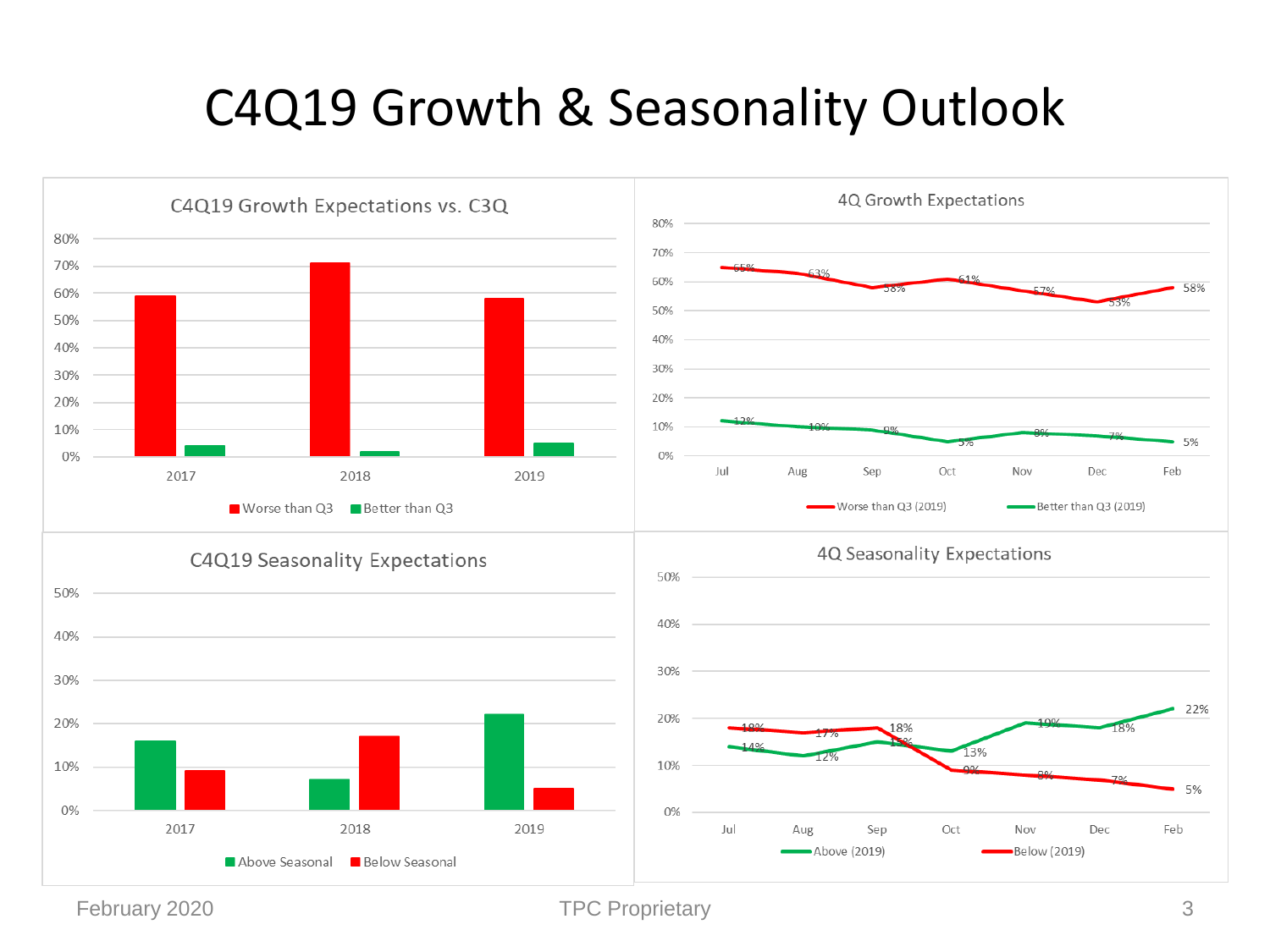#### C1Q20 Growth & Seasonality Outlook



**Below Seasonal** 





February 2020 **TPC Proprietary TPC Proprietary** 4

Above Seasonal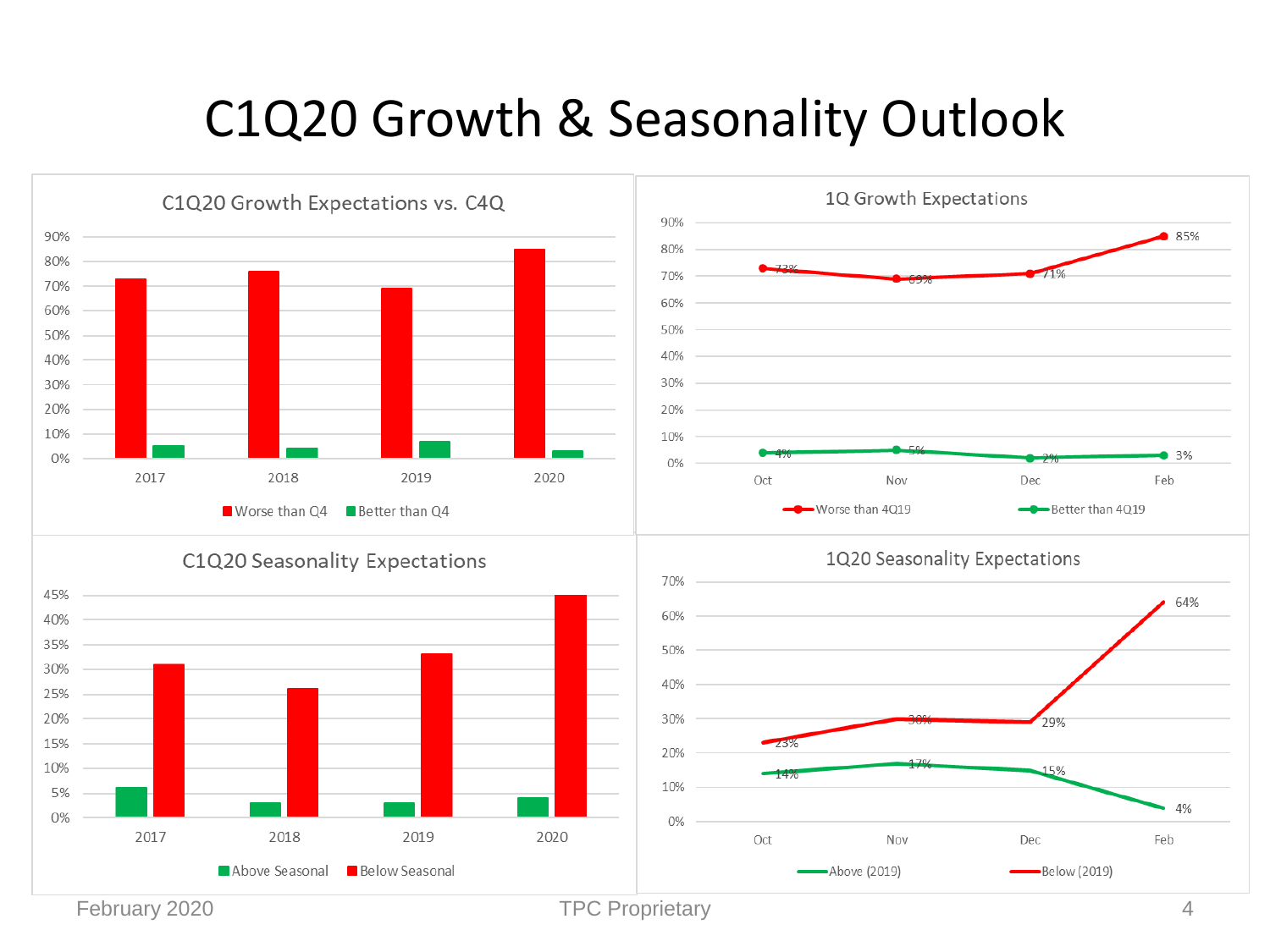## Q/Q Bookings Growth Expectations







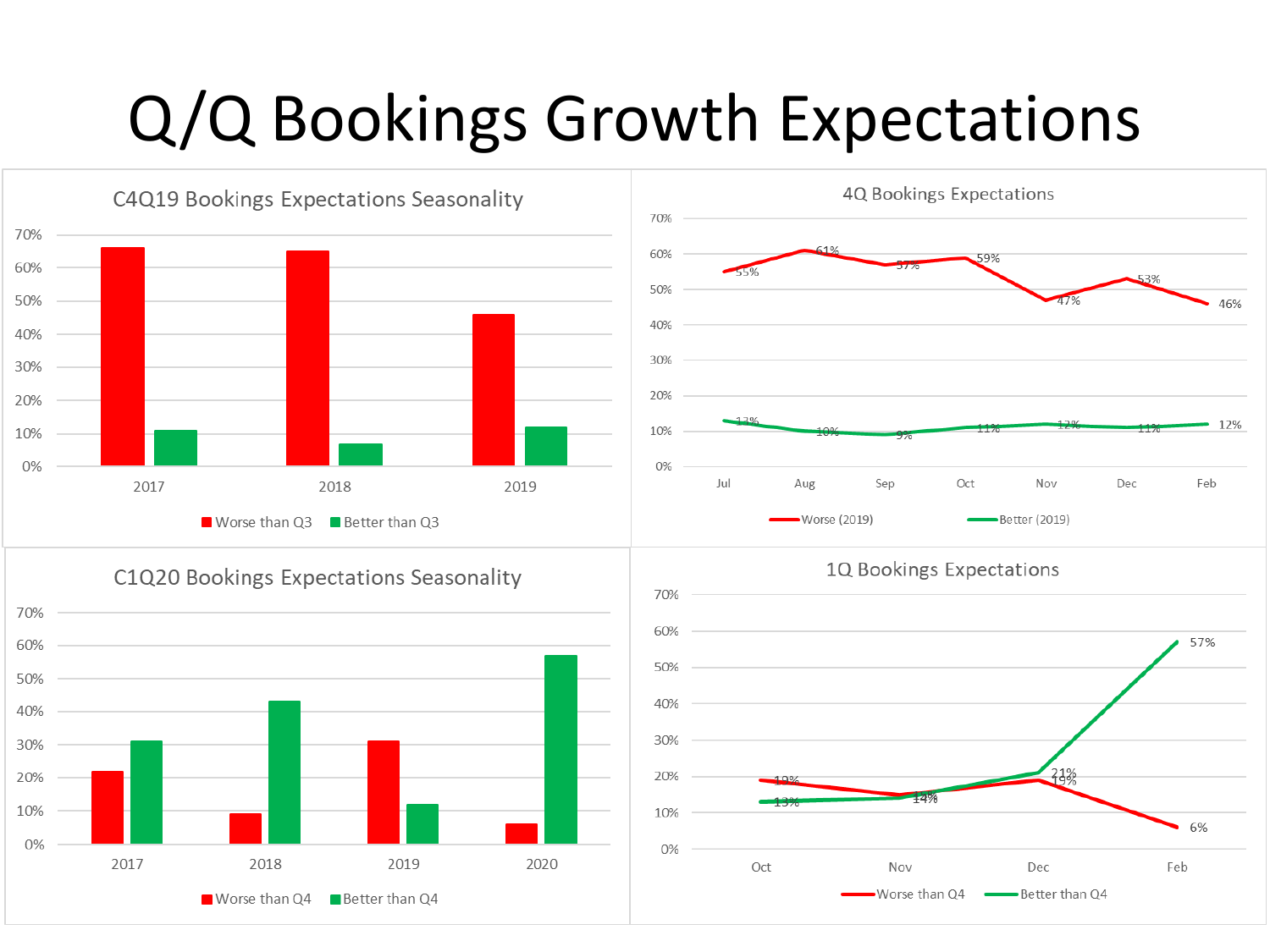#### Backlog Order Cancellations vs. 30 Days Ago

(Delta between Increasing and Decreasing Cancellations)

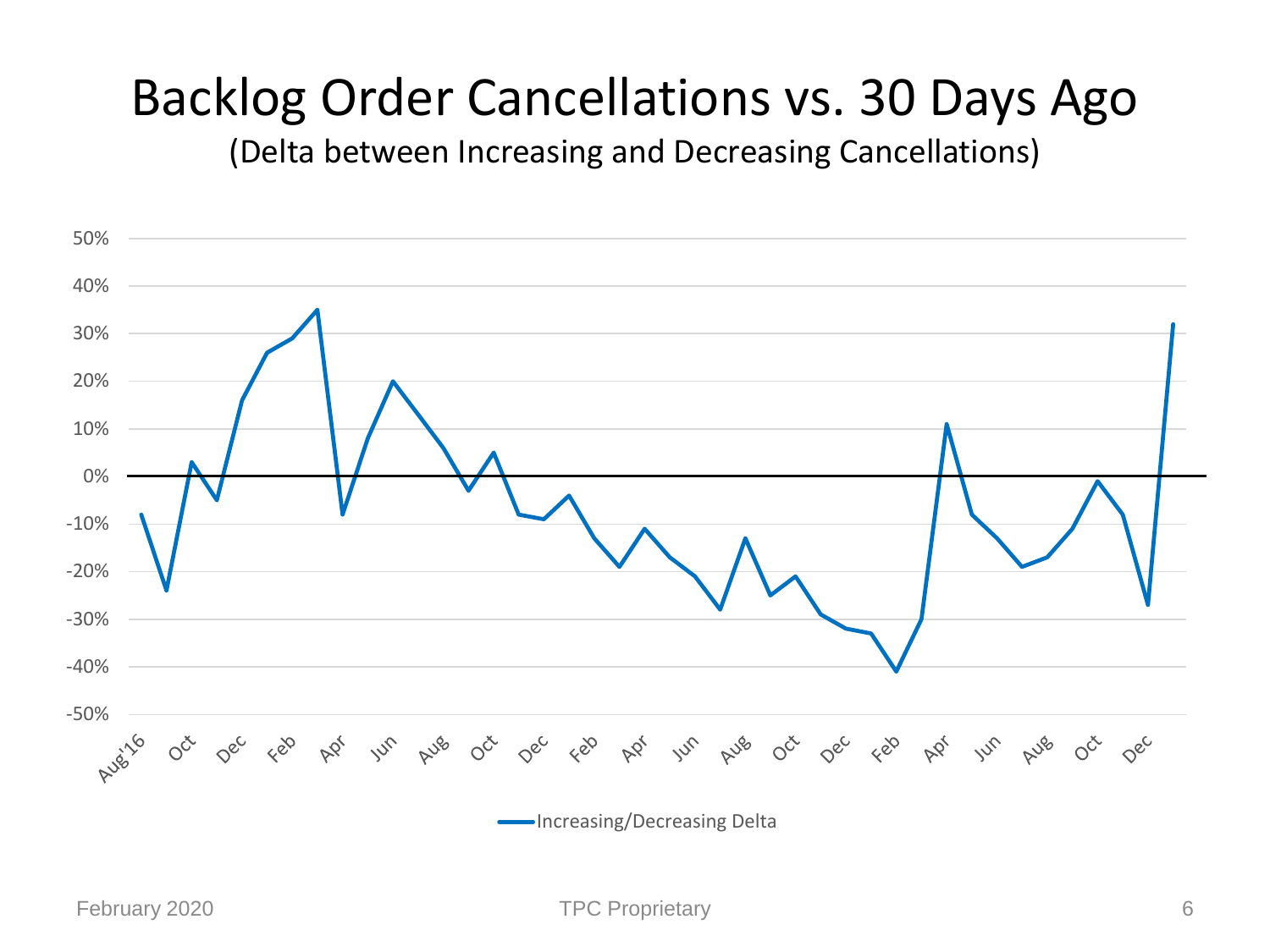# Q/Q Inventory Growth

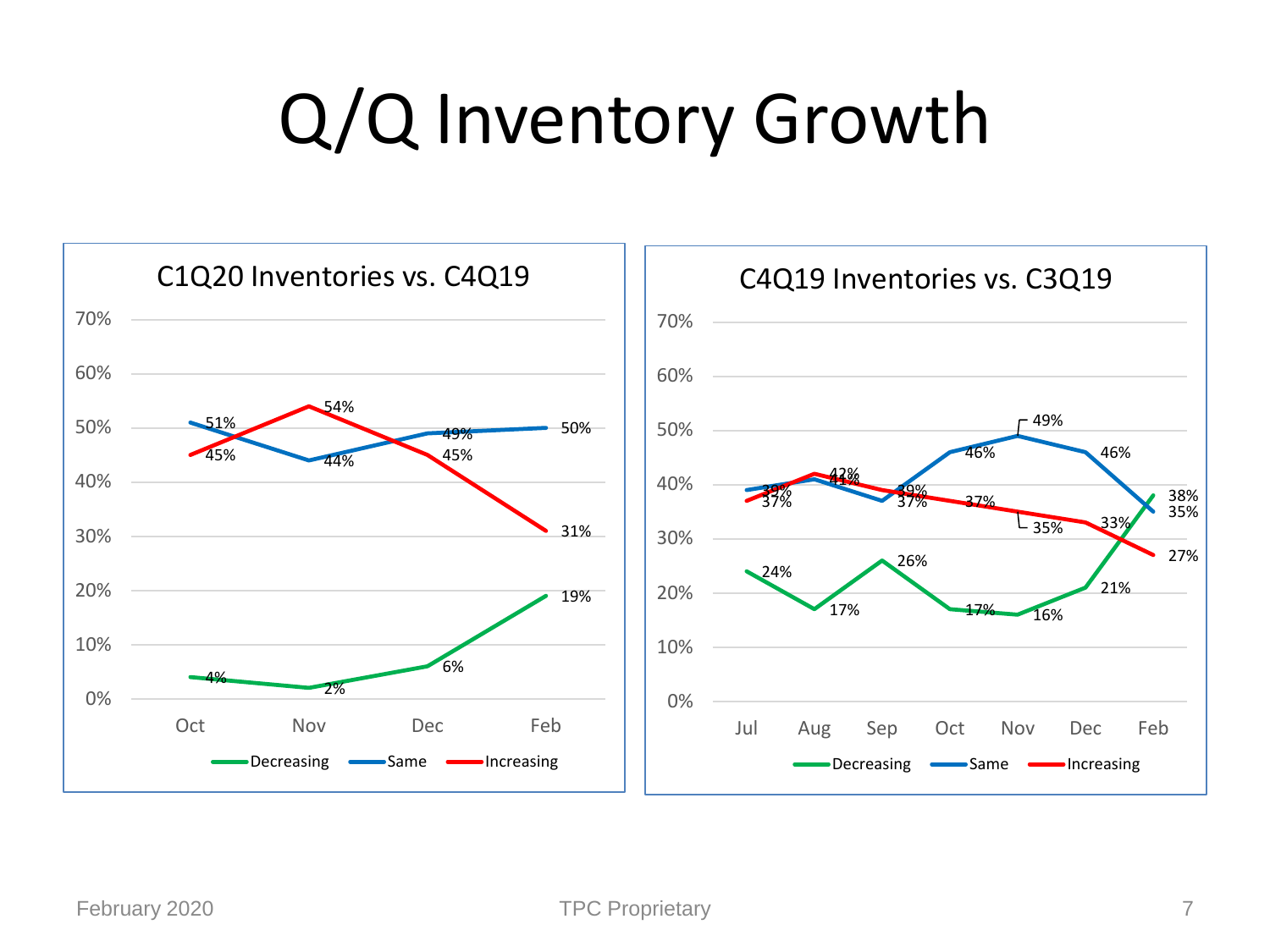## Inventory Status

(Using a scale of 1 to 5 with 1 being extremely low inventory, 3 being the normal amount, and 5 being extremely high; how do you view inventory levels for the following products?)

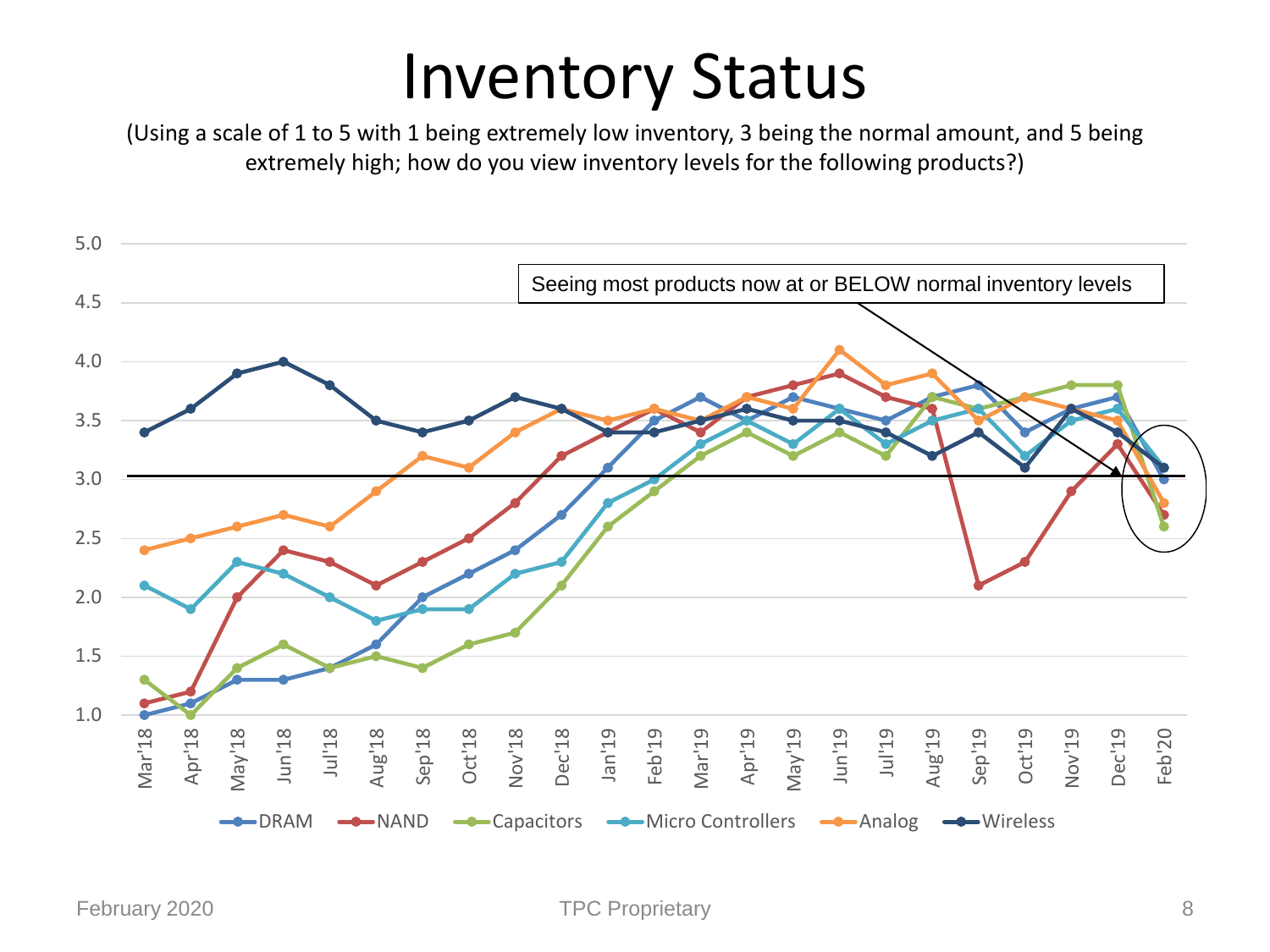# Q/Q Pricing Trends